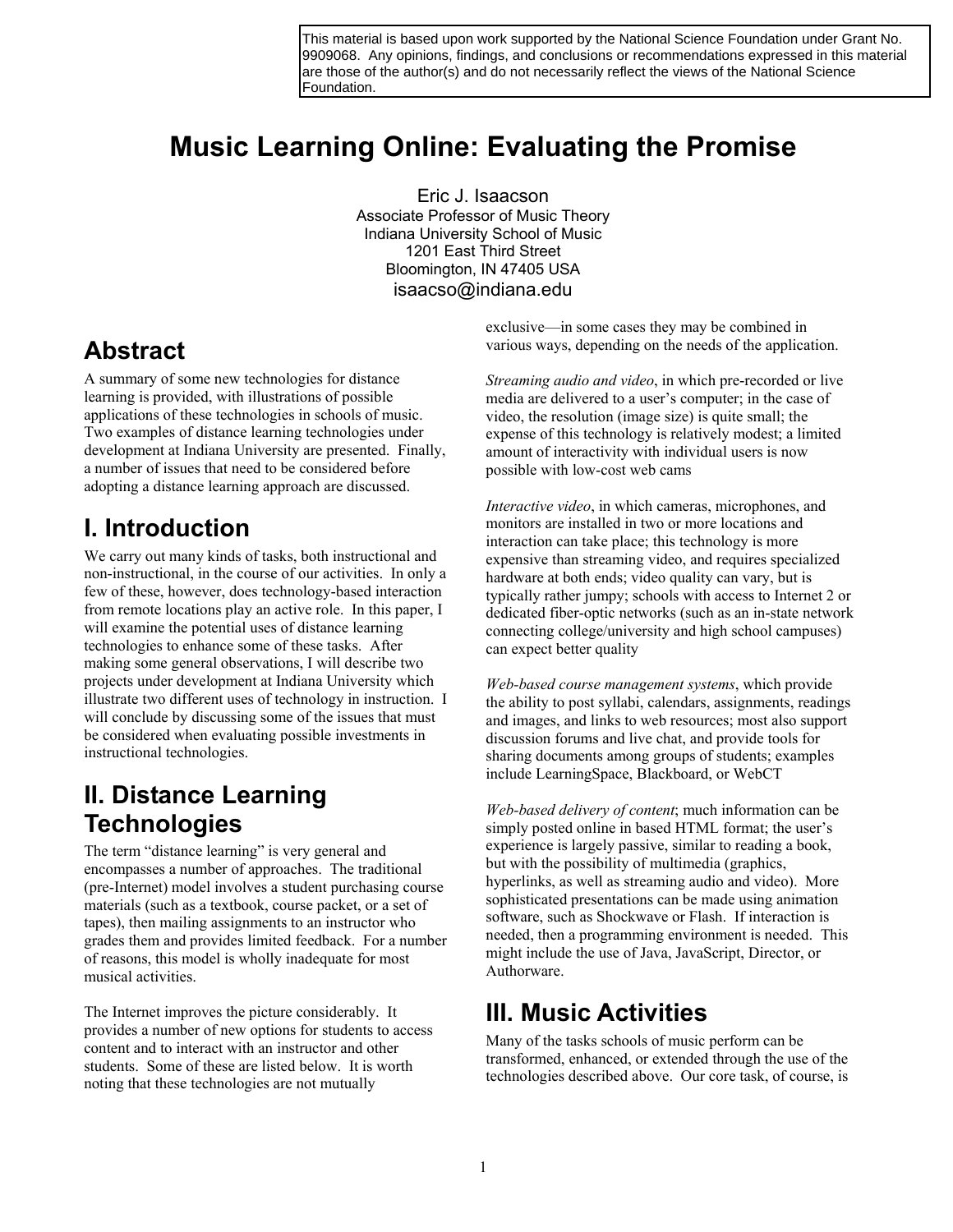the direct instruction of our students. Musical instruction occurs in a variety of settings

- individual instruction in applied study and composition;
- the collaborative environments of large and chamber ensembles;
- classroom-based courses devoted to the development of aural, keyboard, performance, analytic, and historical-compositional skills (i.e., harmony, counterpoint); and
- more traditionally structured lecture or seminar courses in areas such as history, literature, education, and theory

Computer-based instruction has been used for many years for practice in music rudiments, aural skills and, to a lesser extent, the study of harmony. For the study specific works of music literature, a number of innovative CD-ROMs were published in the early 1990s with extensive historical and analytical discussions of various compositions. These are local approaches, however, involving locally installed software, and generally used as a supplement to a traditional course—they do not involve distance learning.

The most common use of distance learning technologies is in classes that are most like typical classes in other disciplines—those that make use of readings, research, and discussion. Such courses can take advantage of generalpurpose courseware management systems (WebCT, and others mentioned above), which have been developed for use across a wide variety of disciplines. Courses using these technologies can make it easier for teachers looking for professional development opportunities, and can be useful in reaching the still largely untapped audience of "adult learners"—those wanting to learn something about music but not interested in study at the major level (more on this below).

Distance learning involving courses such as music theory, aural skills, and to some extent music history is complicated, however, by special problems found in music: the need to listen to recordings, to view and edit scores, and to work with idiosyncratic character sets, such as figured bass symbols. Much music theory instruction involves skill-building, both compositional and aural, which requires a much higher degree of interaction is supported by the classroom management programs mentioned above. The software simply doesn't exist right now to effectively handle the kinds of music notation required in these classes (Roman numbers, figured bass). Even when music notation files can be submitted to an instructor, the feedback-revision cycle is relatively slow. In short, this approach is not particularly effective in such skill-oriented classes. The Music Fundamentals Online project described below illustrates one approach to distance learning that addresses some of these concerns.

In the area of applied music study, two-way video can be used to do a certain amount of coaching from remote locations. This will never be as satisfactory as live instruction because that often involves physical repositioning of the body (posture, hand position, etc.). Nevertheless, for occasional use, it could be a convenience in certain situations. For example, Linkages between onand off-campus multimedia studios would permit master classes between recruits and faculty, which could enhance a school's ability to recruit from a wider geographical area. It could also enable master classes between current students and master teachers across the country or overseas. Auditions conducted from remote locations could be sent to faculty audition committees by video link, rather than by a cassette. A live video exchange involving the Indiana University International Vocal Ensemble and a group in eastern Europe provided a kind of cultural exchange that would otherwise have been impossible (short of planning an overseas trip for the ensemble's many dozen members).

Performance activities are, of course, the hardest to project into a distance learning environment. The special kinds of collaboration involved in chamber music and larger ensembles are virtually impossible to duplicate outside the immediate proximity of one's musical partners. This doesn't mean that some kinds of experimental musical collaboration are not possible using, say, interactive video, but it is safe to assume that such activities will remain the almost exclusive province of our rehearsal halls.

More modest technologies such as one-way audio and video streaming can be effective tools. In addition to providing adjuncts for traditional courses, this technology will be a necessary component of any web-based instruction involving music literature (see the description of the Indiana University Digital Music Library project below). Streaming audio or video can be used for other functions as well. For example, recruiting and admissions could benefit from the delivery of multimedia presentations highlighting our institutions, virtual reality tours of facilities, and streaming audio highlighting ensemble and faculty performances.

### **III. Music Fundamentals Online**

Music Fundamentals Online is a course being developed at Indiana University which is aimed primarily at pre-college music students. It is intended to improve the preparation of incoming music majors for the rigorous music core curriculum. This improved preparation will reduce or eliminate the need to provide remedial instruction in the music rudiments at the college level. Such remediation is currently done either as a separate course, or as a substantial chunk taken from the first semester course in the core curriculum. In either case there are either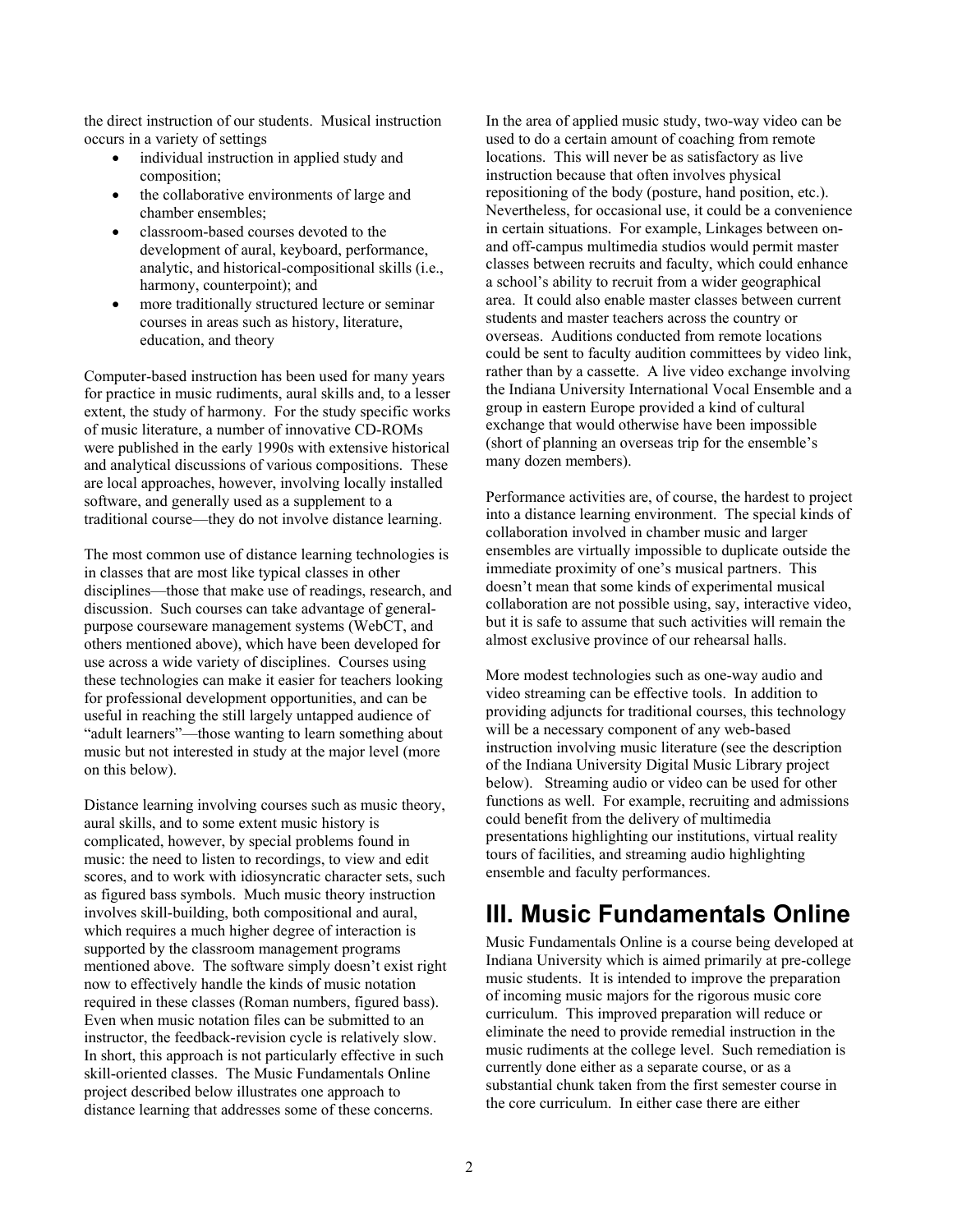financial or pedagogical costs to both the student and the institution. Requiring students to arrive with a mastery of music rudiments will help ensure that the preparation level of students beginning the core curriculum is more consistent, and will make it easier to get to more advanced topics in the curriculum. It will also save us diverting space and personnel resources to remedial instruction, and save the students (and their parents and the state that is underwriting in-state tuition) the cost of paying for that remediation.

Music Fundamentals Online is a self-contained course, meaning there is no instructor. It is web-based, so it is available to any student with Internet access. It is modular, so that students need complete only those parts of the course they do not already have mastered. It is therefore also self-pacing. Perhaps the most distinctive feature of MFO is its emphasis on active learning. Rather than simply presenting information which the student reads passively, MFO engages the student with animations that illustrate points, and it mixes the presentation of concepts with highly interactive activities. These activities engage students in mastery-based skill-building interactions, in which difficult levels are carefully planned and feedback is designed to lead students to an understanding of the cause of their mistakes.

Although informal testing has verified that the approach taken in MFO seems to be highly effective, it has certain limitations. First, it generalizes only in part to topics in the core curriculum itself. Though it could be extended to cover some skills and topics covered in the music theory core, it is not a general-purpose solution. A second limitation is the high development cost associated with this kind of instruction. Seeded with a generous federal grant, it has taken several years to get the course to near completion. In addition, the lack of human interaction may prove to be a stumbling block for some students. It is well documented that students lose motivation when engaged in long-range, self-paced activities, and they also benefit from working together with others. Therefore strategies need to be devised to help students remain ontask and to have a sense of "community"—things that are not inherently present in the MFO approach.

At this time, MFO is still under development. It is expected to go online in early spring, 2002. A pair of demonstration lessons is available at the MFO web site, http://theory.music.indiana.edu/mfo/.

## **IV. IU Digital Music Library**

The Indiana University Digital Music Library project is a major research initiative with broad potential for both oncampus teaching and distance learning. Its goal is to establish a digital library testbed system for music. It is

being built on the VARIATIONS project, which delivers high-quality digital audio to computer workstations and classrooms, replacing reserve cassettes and CDs. A multidisciplinary effort, the DML project involves faculty from the university's Bloomington and Indianapolis campuses in the departments of Music, Information Science, Law, and Computer Science, as well as librarians and technologists from the Indiana University Libraries and University IT Services.

Though the project involves multidisciplinary research in areas such as usability, metadata, intellectual property, and networking, its most visible manifestation will be the development of user interface applications for music library and music instruction applications. It is aimed at a variety of user types, including library patrons, students in classes on campus and off, and instructors. During the development process we are working with a number of satellite sites in the U.S. and abroad (Illinois, Massachusetts, Northwestern, Kings College–London, Loughborough, Oxford, Waseda) to assess both technical and programmatic aspects of the project.

The IU DML will provide integrated access to music in multiple formats (audio, high-resolution score images, encoded scores, and eventually video). It will support delivery of content to a wide range of users over a wide variety of networks (from high-speed Internet 2 down to dial-up modems). Through the Multimedia Music Theory Teaching Project, it will support the creation of classroom presentations and student lessons. These lessons will integrate and synchronize the DML holdings, a music notation editor, form diagrams and other music visualization techniques, and support the ability to pose questions and accept and evaluate answers. The DML will support teaching in both traditional courses and in courses that are perhaps entirely online.

The DML is being implemented in stages, with updates scheduled for release approximately every six months until the end of the project in October 2004. For more information, visit http://dml.indiana.edu/.

### **V. Some Issues**

It is prudent to proceed intentionally when considering implementing a distance learning approach. In this section, I summarize what I believe to be the major issues to keep in mind.

#### *Reasons to Consider Distance Learning*

If the answer to any of the following questions is yes, then it is worth considering a distance learning solution for a new or current program.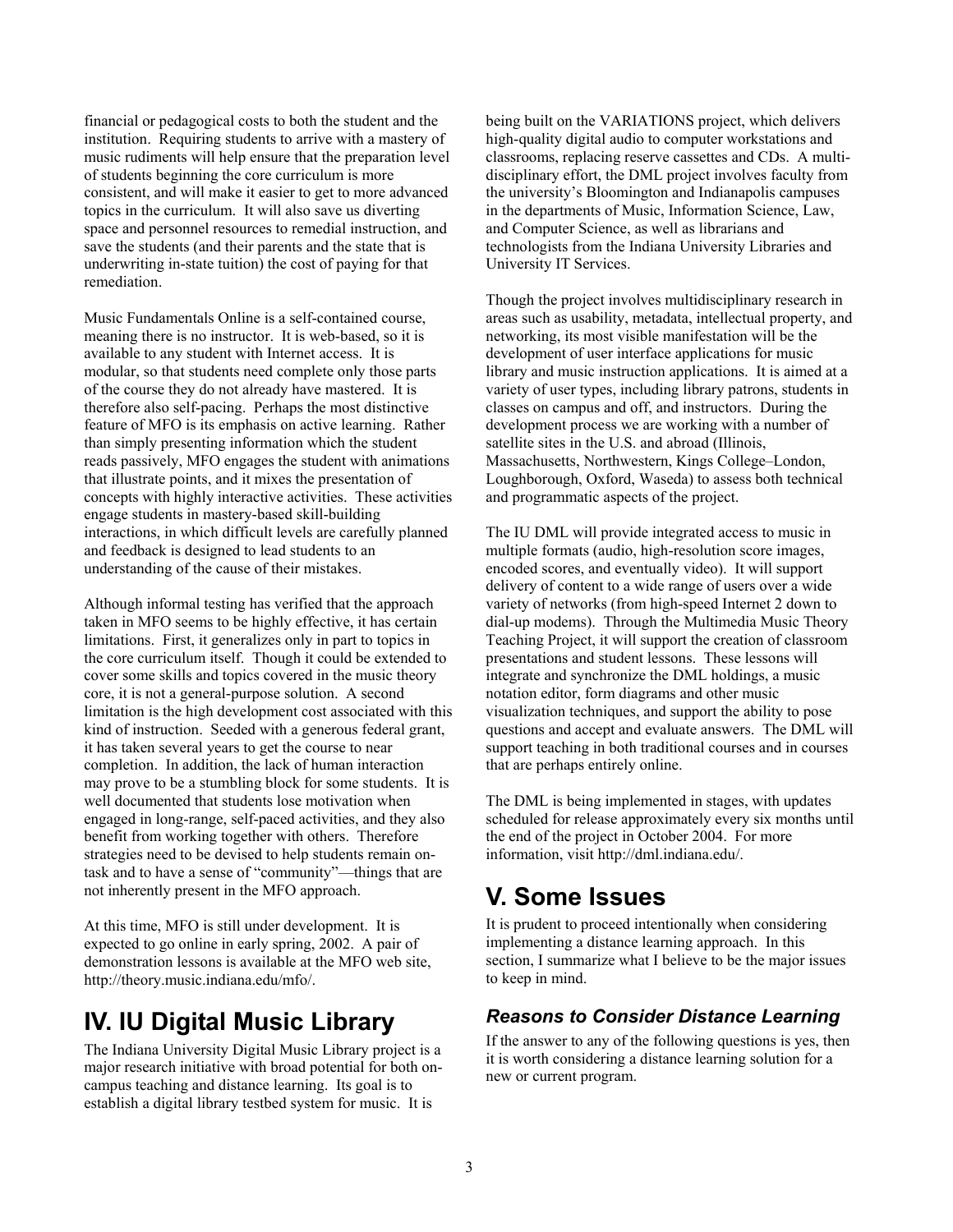*Will it improve access to an existing program?* People who cannot participate in a program because of time or geography might be able to, given a distance learning environment.

*Will it help reach new audiences?* Distance learning technologies can help reach students who wouldn't know about a program, including those in other parts of the country, international students, and non-traditional students.

*Will it improve the effectiveness of an existing task?* In some cases, computer-based solutions can improve a task currently done another way.

*Will it generate new income, save cost, or both?* The attraction of favorable financial returns is self-evident.

#### *Questions to Ask*

To help determine if a distance solution is appropriate and practical, a number of questions need to be considered.

*Is the intended audience, whether new or existing, important to my school's mission?* This is a strategic decision no different than what one undertakes for any new initiative.

*Will the audience have the required technology?* A great idea that cannot be used by the target users because the technical requirements are unrealistic is of no use.

*Is there an existing solution to the problem you are trying to solve?* There are few enough people working on distance learning problems that it is foolish to duplicate work someone has already done unless you can do it better, or in a way that is uniquely suited to your situation.

*Have you accurately assessed the costs versus the benefits?* Up-front expenses for technology-based projects can be high. Will the solution be usable long enough, or does it provide a sufficiently valuable result, to make it worth the expenditure?

*What help can I get from other units at my institution?* Many schools have units already in place to support some kinds of distance learning. Many schools provide courseware management software campus-wide. There may be units that can provide free support for digitizing content. The campus may already have the ability to deliver streaming audio or video, and may already support two-way video conferencing. Take advantage of their expertise and technical infrastructure as much as possible.

*Are strategic partnerships possible?* A consortium of institutions can sometimes do things more efficiently than one can alone. Partnerships with state educational institutions can yield startup funding for innovative projects.

*Is there sufficient faculty interest to sustain the project?* Imposing a solution without having faculty on board simply to support and carry out a project doesn't work.

*Are adequate resources earmarked for development?* It is easy to underestimate the costs to get a project going. A realistic assessment is essential.

*Have adequate support and maintenance resources been provided for?* Consider the cost of labs, network infrastructure, studio equipment, servers, software, etc. Also, technology solutions require ongoing support; a realistic assessment and commitment to providing this is essential.

*Is the proposed technology appropriate?* Many approaches are available for different circumstances. Make sure the approach chosen will be effective.

*Have intellectual property issues been studied?* The legal issues involved in the online use of copyrighted materials for instructional purposes are complex and undergoing continuing refinement. In any solution involving the transmission of copyrighted materials, it is prudent to ask your institution's attorneys to review your plans.

#### *Other Considerations*

A murky topic in the area of distance learning is the intellectual property rights of the content itself. Particularly if faculty are developing content (whether instructional or in a recording), there should be agreement on who owns the rights to that content—the developer or the institution.

Developing a distance learning program can be timeconsuming. Can you assure the faculty involved in its development that their efforts will be considered as valuable as their other teaching or research responsibilities?

#### **VI. Resources for Ideas**

Many resources are available with ideas for distance learning in music specifically and in general. The proceedings of the annual Technological Directions in Music Learning conference (held in San Antonio each January) are available online (http://music.utsa.edu/tdml/). The Association for Technology in Music Instruction publishes a Technology Directory each year, hosts a conference that meets jointly with the College Music Society, as well as an active email discussion list